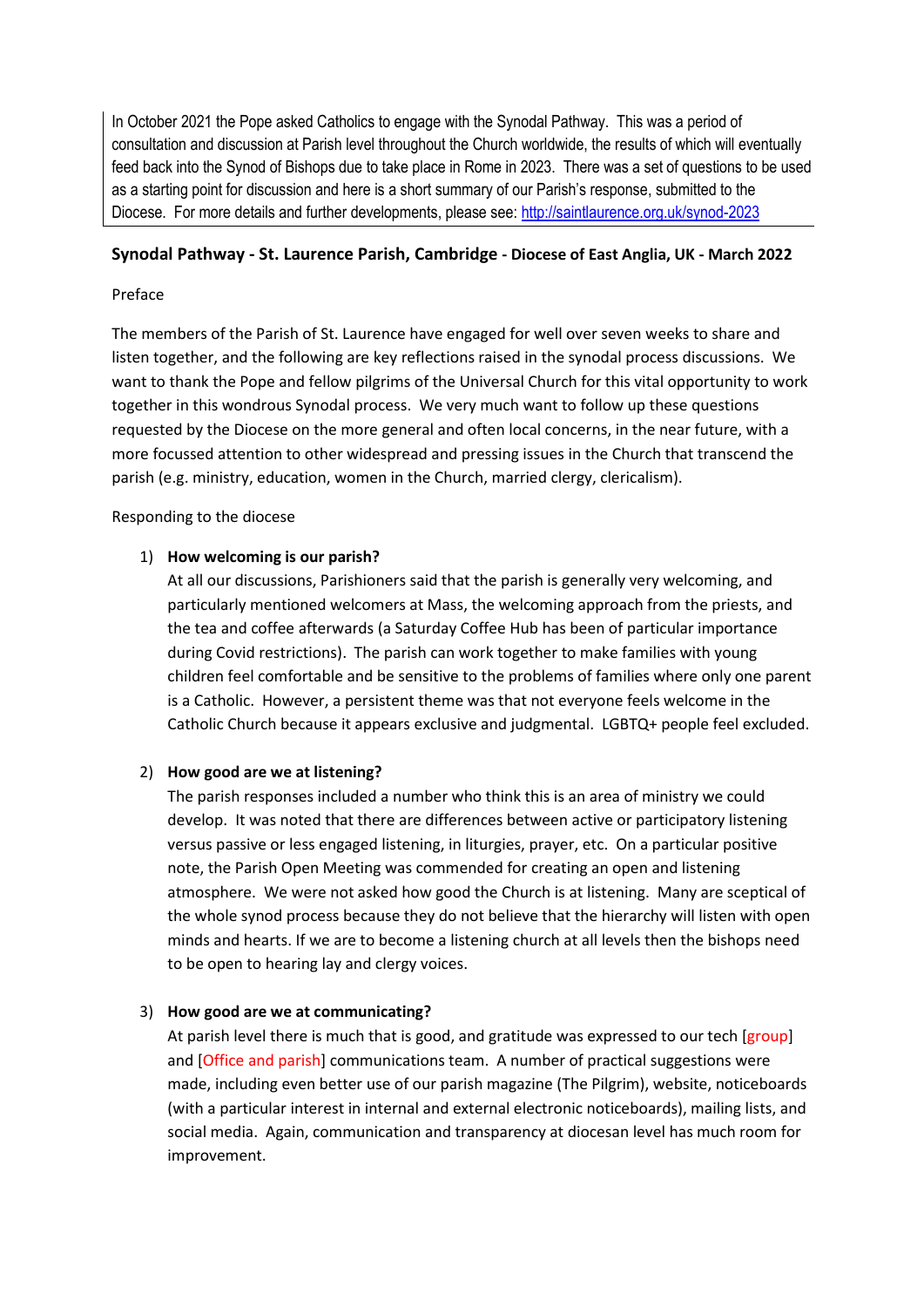#### 4) **How well does the Church's liturgy inspire a deeper encounter with the Risen Lord?**

Parishioners find our parish liturgies helpful in bringing them closer to the risen Lord; as one person said "I leave ready to live my faith in all I do". Great love for the Mass was expressed. Parishioners recognise that they are fortunate to have varied Sunday Mass liturgies, including regular Children's Liturgy, and a monthly Charismatic 'Ablaze' Mass. Many said that they still find the new translation of the Mass a major impediment to prayer and worship and we agreed to ask the bishops to start the process of revising the translation so that it is no longer full of outdated language and Latinate constructions. What we need is a graceful vernacular, using inclusive language. Concern was raised about the impending further detrimental changes to the lectionary.

## 5) **How well do we understand and participate in the Mission of the Church?**

The parishioners who took part in our discussions had varied understanding of the mission of the Church, though all understood it as preaching and living the Gospel and sharing the Faith. Some added that the Church has to be a sign of love and hope, at the service of people in need in the name of the Kingdom. It was a surprise to some parishioners that the Mission of the Church involves the salvation of souls and the redemption of the world. There is a perceived dichotomy between how the Church conveys the sense of Mission and how some parishioners understand it. We identified the need for ongoing adult education and formation, to better understand and engage with the Church's Mission.

#### 6) **How well do we engage with the wider world?**

Parishioners explored a number of ways to reach out to the community around us. SVP is there for anyone who asks for help. There is outreach to the wider world through CAFOD. Many parishioners are engaged in community action, environmental action, and the Justice and Peace group, as [well as being] individual members of [non-church] groups which include people of all faiths and none. We hope to find ways to share more activities within the city, region, Deanery, Diocese, and wider country.

## 7) **How good is our relationship with other Christian traditions?**

There is little institutional ecumenical activity but individuals do have strong ecumenical links. Some parishioners expressed disappointment at the lack of progress towards Christian unity. We would welcome a stronger push and assistance from the Diocese and Bishops' Conference towards shared Christian prayer and action.

## 8) **How well do we work as a team in the parish?**

This is a parish of many teams rather than one. Teams can report to and through the Parish Forum. Major decisions are discussed though it is recognised that on some questions the Parish priest has the responsibility to take the final decision after consultation. We are grateful to have a parish priest who encourages lay initiative and co-responsibility. Given the decline in the number of priests, this becomes ever more critical. Seminary training should prepare ordinands for collaborative ministry and for lay people to take more active responsibility in maintaining and developing parish life. There is much more transparency in our parish than at other levels of the Church hierarchy.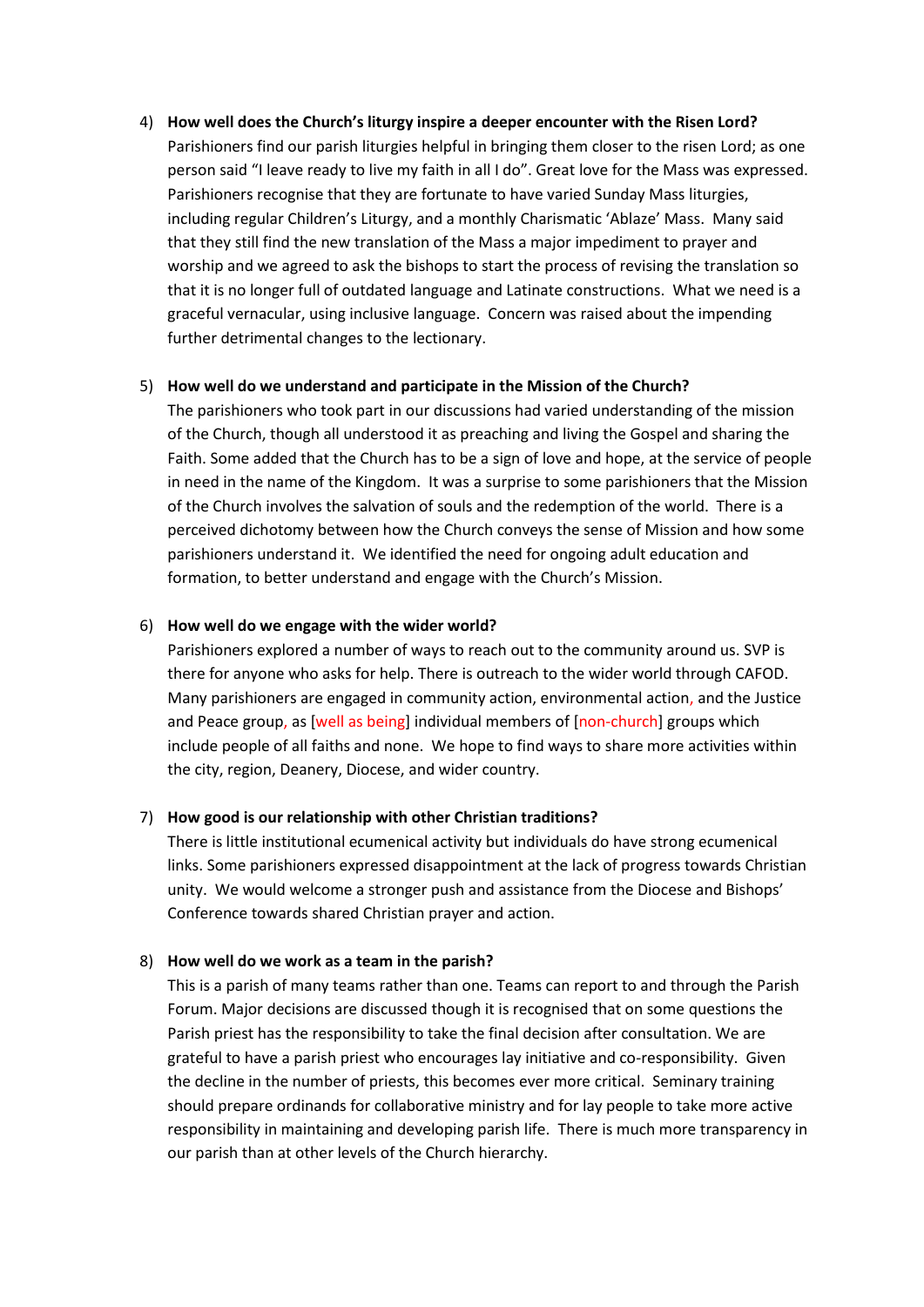#### 9) **How open are we to the will of God and the guidance of the Holy Spirit?**

Individuals discussed ways of opening themselves to God's will through prayer and attentive listening, including in taking time to wait on God in silence. Parishioners talked about opening themselves to the will of God during Mass and as they listen to the Word of God, the reflections in the homily, and in receiving Communion. There was a question about whether the Church collectively listens to the Spirit speaking through all of us and in reading the signs of the times. There were concerns that the traditions of ongoing revelation and discernment were not well understood.

In addition, there was concern that there was a lack of understanding that the gifts of the Holy Spirit were flowing through all of us, and therefore greater education about this would be a benefit to all of us. There was also a question about being open to learning from the Spirit through the changes in modern society and relationships, so that we can better understand what is life-giving. These changes include the equal role of women in economy and society, and the developing awareness of the diversity of human relationships.

Some concerns were raised that the LGBTQ+ community feel excluded by the wider Church. There was a call for greater clarity and guidance from the hierarchy on Church teaching about gender ideology and same-sex relationships (both to adults and in schools) and how this is centred on Christ's teaching.

#### 10) **How well do we pass on the faith?**

This was a recurring theme in our discussions. We identified much that is good at parish level and ways the parish can work to improve what we do and to support parents in the Christian formation of their children. There was great appreciation for the ability of faith schools to nurture the faith of the children. We acknowledged that there is a crisis in passing on the faith. We feel there is a gap in the follow-up to those who have prepared for and received the various Sacraments, which sometimes make them seem like a tick-box exercise.

Many who were brought up in the faith and whose parents have done their best to share faith and nurture their practice, no longer attend Mass or define themselves as Catholics. The Church needs to do some hard work to understand why her message is being rejected. The Church has to recognise the damage done to her authority by the scandals of child abuse and the failure to deal with it.

The Church also needs to understand the impact of the growth in the number of families where only one parent is a Catholic. The Catholic parent can often feel overwhelmed and a lone voice and it makes it harder to bring young children to Mass and to support the wider aspects of parish life. The increasing numbers of working mothers in society generally has also had an impact – most families now have both parents working which means they have less time and inclination to support and attend parish activities.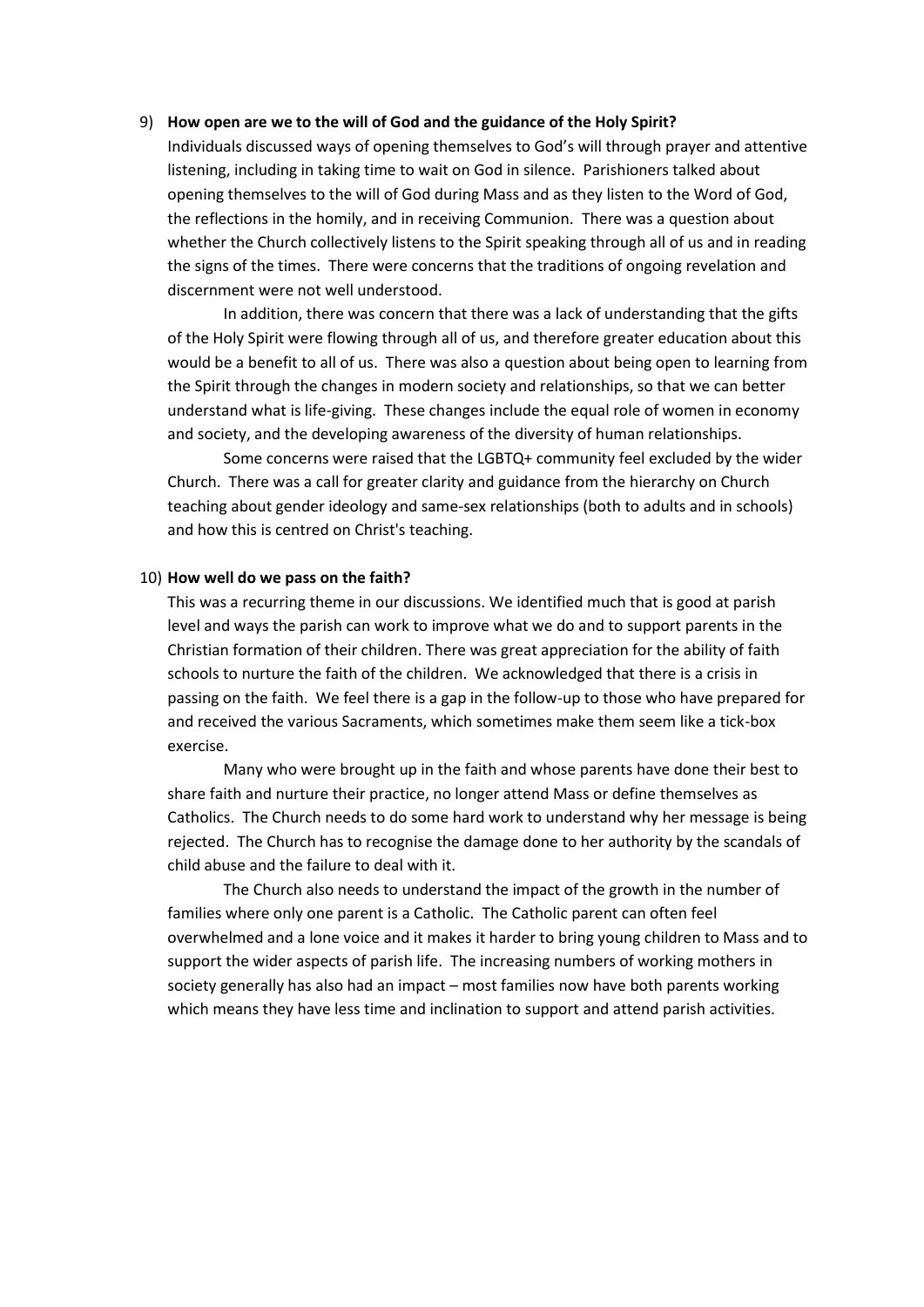## **THE SYNODAL PATHWAY AT ST LAURENCE – Parish Responses and Themes**

We welcomed the invitation to take part in the Synod discussions as a way to contribute to the renewal of our parish and the Church. The Synod working group organised several weekly opportunities for parishioners to take part in discussions of the questions from the diocese and to raise matters of concern. We also invited members of the parish to contribute individually to the diocese and in paper and email communication with the group. Helena Judd led some discussions with young people and a group of Year 6 pupils from St Laurence School also met. These discussions are recorded separately to ensure that the voices of our younger parishioners are heard clearly.

After a technology dry run on January 15, the synod group meetings from January 22 took place after the Saturday coffee hub jointly in person and online, Monday evening by Zoom and Wednesday and Thursday after Mass.

The Synod group is grateful to all who contributed and to Fr Simon for his support, encouragement and readiness to listen.

Below is a summary of our discussions. A number of themes arose throughout the weeks and for clarity and to avoid repetition, they have been grouped by the questions as we asked them in the parish.

## WELCOME AND WELCOMING

## **HOW WELCOMING IS OUR PARISH?**

Across all the meetings parishioners said that St Laurence's is a welcoming parish. There is an immediate welcome but it is low key and not too pushy. The friendly welcome before Mass was valued by many who have joined the parish in the last five years. A couple of people said the parish has felt less welcoming during COVID because of requests for sanitising and mask wearing. The parish survey has made it very easy for newcomers to get connected. It would be useful to have a form for new parishioners to fill in  $-$  a paper version in the porch and on the parish website.

People talked about the value of inviting new people to come to coffee after 11 o'clock Mass and of recognising new people in subsequent weeks.

The four Masses mean there are different styles of celebration so that most people can find a Mass which suits them, but it does mean it could be said that there are four parishes as so many always attend a particular Mass. Opportunities to meet like Coffee after Sunday Mass, the Saturday coffee hub and the Catholic Women's League lunches are valuable and more opportunities would be helpful in bringing the parish together. We could arrange a date for a parish picnic. It may be possible to create a patio outside the parish room and have an awning and/or a marquee to extend our meeting space so that more of us can meet socially.

People talked about the role of the priest in growing our community life and are grateful for their role in making the parish welcoming. We talked about developing the continuing life of the parish; there are many active groups and it's important they are open and that the parish community is and appears open to new members and to new ideas.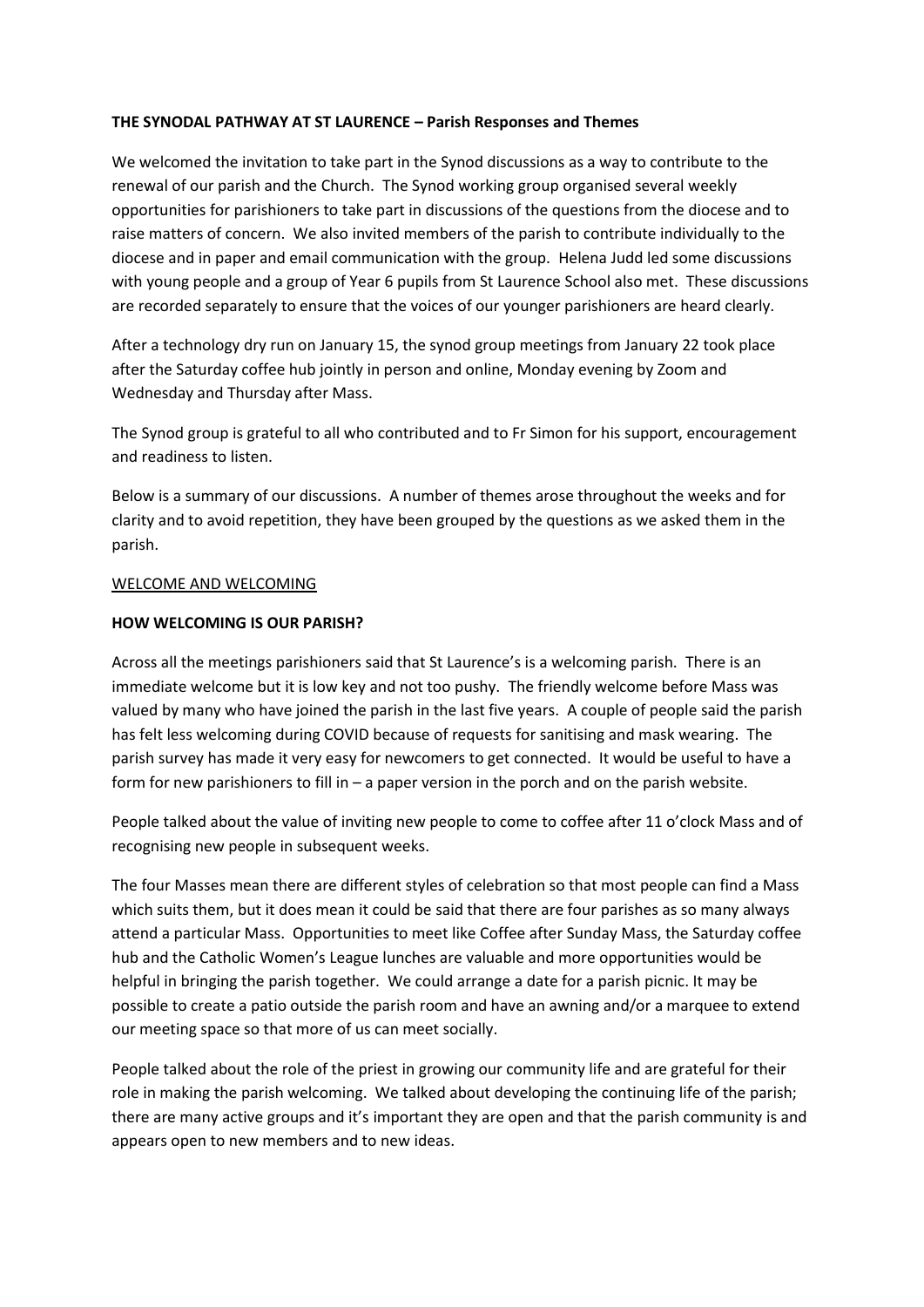Are we aware of the people who have not come back to Mass since Covid? How do we encourage them to come back when it is safe and support them until they do feel ready to come to Mass in person. How do we improve our care and contact for our housebound parishioners? The SVP does much but is there more to do? Can we encourage housebound parishioners to let the parish office know that they are not able to come to Mass and whether they need transport or would like to be visited?

Parish life is different in the far-flung villages. It's much more of a challenge to take children to the parish school. Is there a way to bring Catholics who live in the same village together?

We talked about welcoming families and encouraging families and their children and young people to get involved. The parish is pretty good at sacramental preparation but there needs to be more support for parents and children, between baptism and first Holy Communion and between First Communion and Confirmation. Helena Judd has been doing valuable work on this.

Could the parish employ a parish pastoral worker?

In the past, the mother and toddler group supported young parents but now more mothers return to work after their maternity leave which makes it difficult to sustain such a group. The Children's Liturgy has started again and it is one chance for parents to get to know one another. This is important for parents whose children are not at St Laurence's primary school.

Parishioners suggested various social activities including a Craft Group for new mothers, Film Club, Book club.

Do we welcome confirmed young people into active roles in the liturgy and in groups such environmental groups? Are they welcomed when they volunteer? Do we make it easy for them? The Ablaze Mass is one opportunity for young people to get involved but children and young people are present at every Mass and can feel left out.

Can we be more supportive to families where only one parent is a Catholic and not speak as if the two parent Catholic family is the norm. The norm is now that families are mixed in Faith and practice. The parish needs to find ways to make the whole family feel part of our community.

Do we welcome new ideas and initiatives? Some said that as a parish we are open to this.

Other Christian traditions seem to have a livelier spiritual fellowship outside worship.

## COMMUNICATION

## **HOW GOOD IS OUR COMMUNICATION?**

At all our meetings parishioners felt that our communication is good and expressed their gratitude to the communications team/tech group. It was wonderful that due to their work the parish was already live streaming Mass before the pandemic and this was a way for all to feel they were still connected to the parish. They expressed their appreciation also for the website, Keeping in Touch email and the newsletter.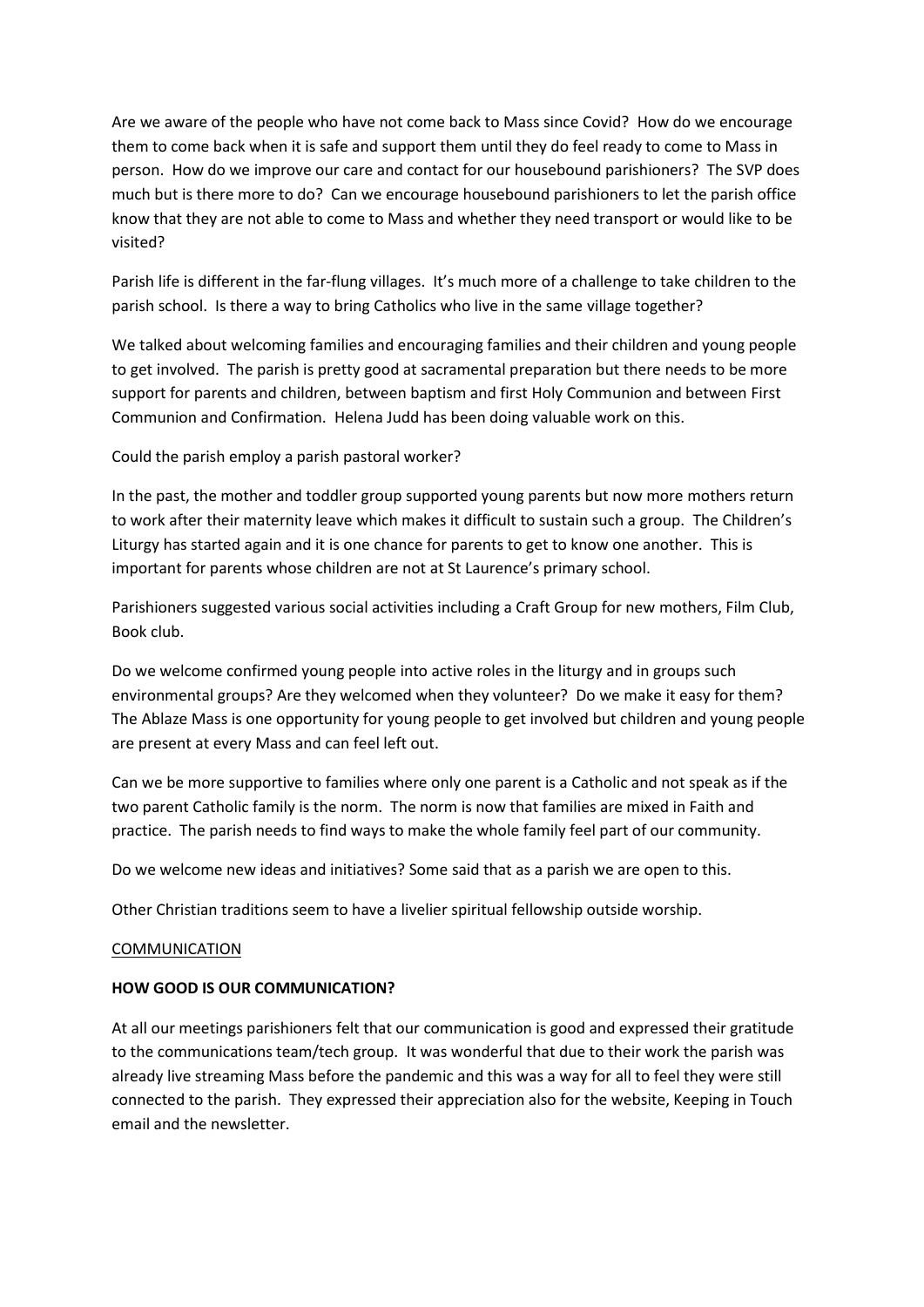So the feeling is that the parish does this well. Parishioners talked about how the newsletter and the website might be improved. The website is good clear and user friendly. Could one way to involve young people in parish life be to ask their views on how the website might be enhanced?

An electronic noticeboard outside would improve communication as it can be updated easily.

The website could have a link to the Vatican website and to key documents from Pope Francis.

## **HOW WELL DOES THE CHURCH'S LITURGY INSPIRE A DEEPER ENCOUNTER WITH THE RISEN LORD?**

People who have taken part in our conversations find the liturgy very helpful. One person said simply that "It draws me in from the beginning and I leave feeling whole." Another person said "However I am when I arrive, I leave strengthened and able to give my best at home and at work."

Many expressed their gratitude for the ministry of the musicians in normal times and during the pandemic. Most people said they feel the music works well. Some would welcome a wider choice of music and suggested that, as the parish rebuilds after Covid, it could be good to have some music workshops and draw more people into the ministry. The cantor system works better at some times than at others. It's very important that the congregation can sing the responses and the parts of the Mass.

Mass is experienced as a community celebration, the homilies are accessible and the congregation sings. The sanctuary is not remote. Mass is not a spectacle but a shared experience. We agreed on the importance of physical presence at Mass to worship as part of the believing community. Mass is experienced by the whole person. Non-verbal signs are important.

It's important to encourage everyone to participate as fully as possible in the liturgy and the life of the parish. Altar serving helps young people. It would be possible for people of limited mobility and wheelchair users to read at Mass using the radio mike.

People approve the way Communion is taken first to the people with limited mobility in the pews before the Communion line forms, because it expresses our concern for them.

Can we think of ways to make Mass more accessible for young children and parents who are not Catholic but come to Mass with their family?

The new (2011) translation remains a problem for many and we want to report that after ten years, the translation remains a difficulty and to ask the bishops to start the process of seeking revision. We can see the value of having a common text throughout the English speaking world but the reality is that spoken English varies considerably. What we have is a text in an English which nobody speaks naturally. One person said that the translation replaces our personal God by a distant God. Latinate structures are awkward. We noted that the familiar Jerusalem translation is to be replaced by another version rather than the New Revised Jerusalem Bible and that lay people were again not consulted about the change. Translation should be appropriate for now, not deliberately archaic and convoluted. We need a language which opens us to God and to God's Word and helps us to pray. Some prefer a special sacred language. No one expressed a preference for the New Translation.

We have a strong sense that wherever we go in the world, the Mass is the Mass.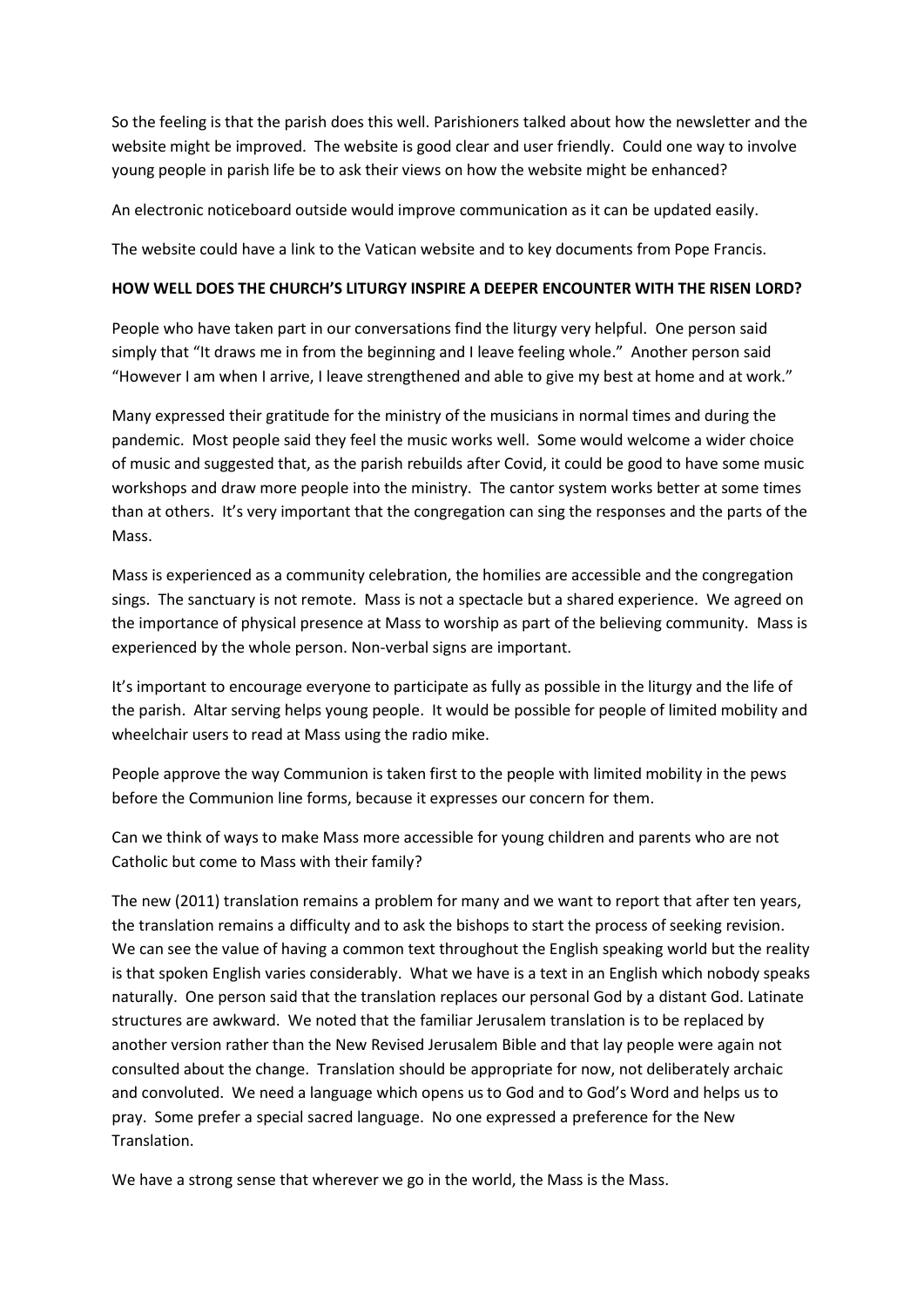#### **HOW GOOD ARE WE AT PASSING ON THE FAITH?**

The evidence is that the Church has not been effective at passing on the faith and it is critical that this addressed at parish, diocesan and national level. The Church does not make itself accessible. There needs to be more support for young people. Mentoring young people into active discipleship is difficult for priests in the present climate. Catholic families and young people are living in a secular world with many competing activities including on Sunday mornings. For teenagers there needs to be a mix of spiritual and faith formation, invitation to social action (Night Fever, vigils, fasts, environmental action) and fun. Positive example can be an inspiration to faith and deeper practice.

For younger children, the Children's liturgy at 9.30 Mass brings parents and children together and parents are very pleased it has begun again. However, it has not begun again at 11 o'clock Mass and it is only one initiative supporting parents in passing on the Faith. There are children and young people present at other Masses and they need to be included.

Support for fostering faith in children and young people at home takes place in a context in which there is often only one Catholic parent and it is important to be sensitive to this reality and to ensure that parents who are not Catholics feel involved. Some would welcome help in understanding the Mass and the faith formation offered to their children in sacramental preparation.

Working parents usually have little time. How can the parish help them to develop their understanding of the faith and help their children? Parents do meet when their children are having sacramental preparation but there is no support structure for them between Baptism and First Communion preparation and then between First Communion and Confirmation. This is an important action point for the parish.

Young people now choose to practise and the Church has to offer opportunities to grow in knowledge of their faith and the love of God in Christ, to develop in prayer and share the gospel vision of service to others. Do they feel the Church is inclusive?

"I would believe in a redeemer if their followers acted more as if they are redeemed."

In the parish we have about 60 First Communicants but only 15 for Confirmation which raises serious questions.

At another meeting people agreed that passing on the faith is a challenge. There is a real need for better support for parents of young families. Children find it hard to follow the Mass. Children's liturgy is a start but is too short to achieve much. Parents who are not Catholics can find the Mass confusing as well. Is it possible to offer explanation during Mass or to provide materials which can be used for parents and children?

Can the parish find ways to bring families together? Many new parents make friends in NCT groups. Could baptism groups also foster friendships between families? Parents who have had their children baptised could be invited to come to meet together towards the end of the first year of their child's life. There could be social gatherings with some input to help them in fostering faith in their small children. It's essential to improve support for families. Families must always be made welcome.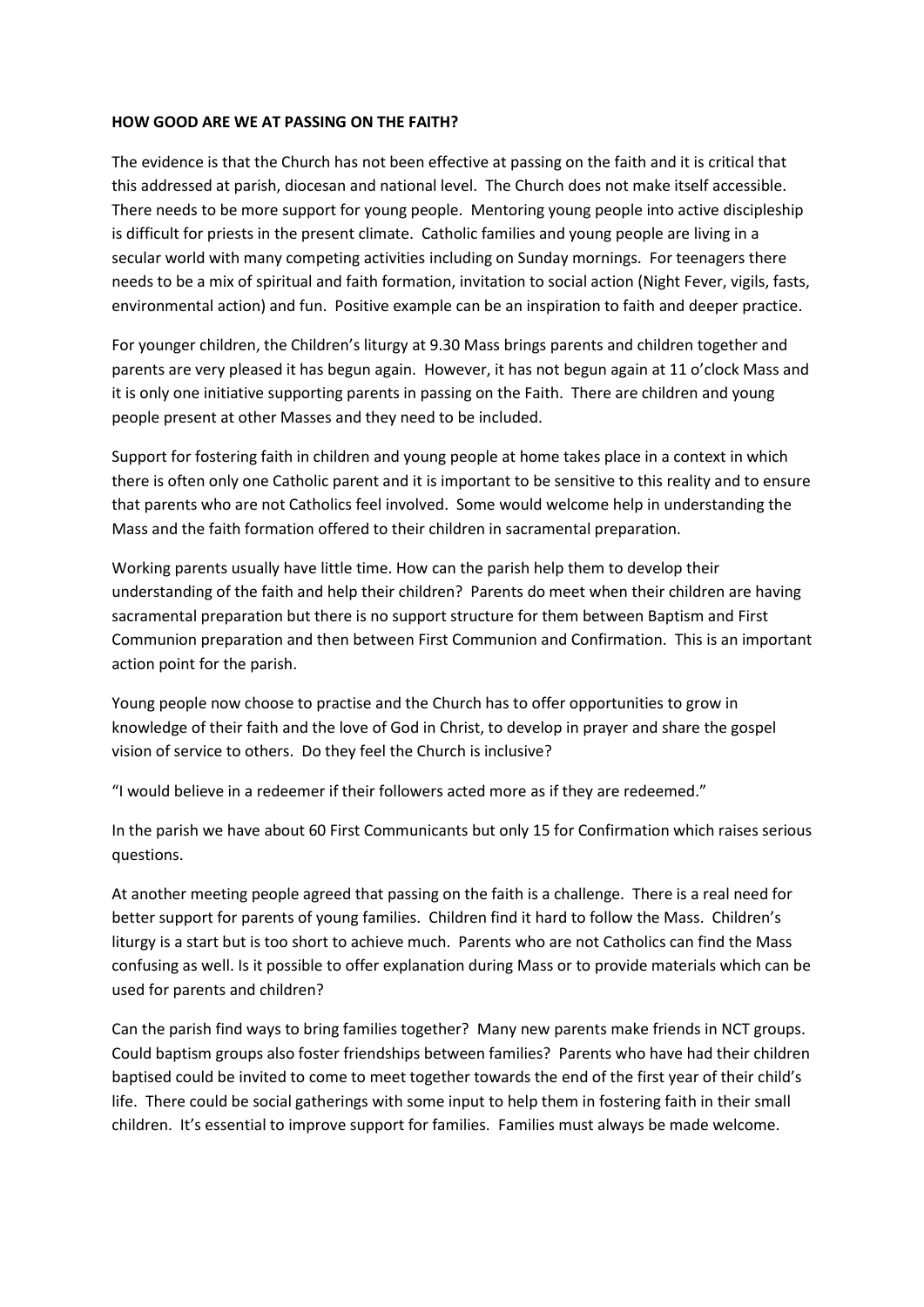People talked about the example of our lives and our faith expressed and nurtured by our sacramental life being lived beyond the church building in our care for others.

At later meetings people suggested a Craft Group for new mothers, a Mothers' Prayer Group, Bible study/faith sharing group after one of the weekday Masses, a Film Club and a Book Club where people come to tell others about a favourite book.

## **HOW WELL DO WE UNDERSTAND AND PARTICIPATE IN THE MISSION OF THE CHURCH?**

Parishioners agreed that the mission of the Church is to preach the gospel, to share the good news and to do so in our life as a parish community and as individuals through our actions as well as words. The quotation attributed to St Francis of Assisi that we should preach the gospel at all times and if necessary use words was mentioned by several people.

Parishioners agreed that the mission is to all, not just to Catholics, but there were different understandings about its purpose, is it to bring people to Christ (the supreme law of the Church is the salvation of souls) and membership of the Church or is it also to be the community of faith at the service of peace and justice, and serving all people in need, the vulnerable and people on the margins. One person said that the mission of the Church is to enable us to live good lives and to work with others to enable them to live a good life. At Mass we are given the grace and the guidance to live the Christian life and serve others in our work and family lives.

It was pointed out that if we think we understand the Faith fully, we can become blinkered. We must always be open to the prompting of the Holy Spirit. We tend to have a clerical model of the Church but all of us are Church; the synod process reminds us that we are the people of God with all the responsibility that entails.

Some commented that we are seen as exclusive and judgmental, so we need to try to appear and to be more inclusive. We can appear to be saying to others that we are right and they are wrong. One person said the parish could look like a stuffy golf club.

It was noted again that it is a struggle to help young people to continue to practise their faith. This led to renewed requests for them to be involved in the ministries at Mass and to learn about the faith in sessions which mix faith education and formation with activities and fun, not just when they are preparing for confirmation? Young people between 20 and 40 have busy lives. What opportunities could the parish offer them and all of us? Examples given were imaginative contemplation of Scripture, discussions of major ethical issues, food and faith evenings.

The Church's mission is expressed in the ways members of the parish are actively engaged in the Cambridge Churches homelessness project, in SVP, in the Food Bank and other service in the wider community and in the way parishioners give generous support

To share the gospel is to share our belief in God's love for every person and that God is with them in their whole life.

At one session, it was said that modern society is against absolute truths which makes it hard to stand up for our faith. One person noted the pressure to conform to secular and government agendas. They thought the mission of the Church faced a crisis in our schools. However at another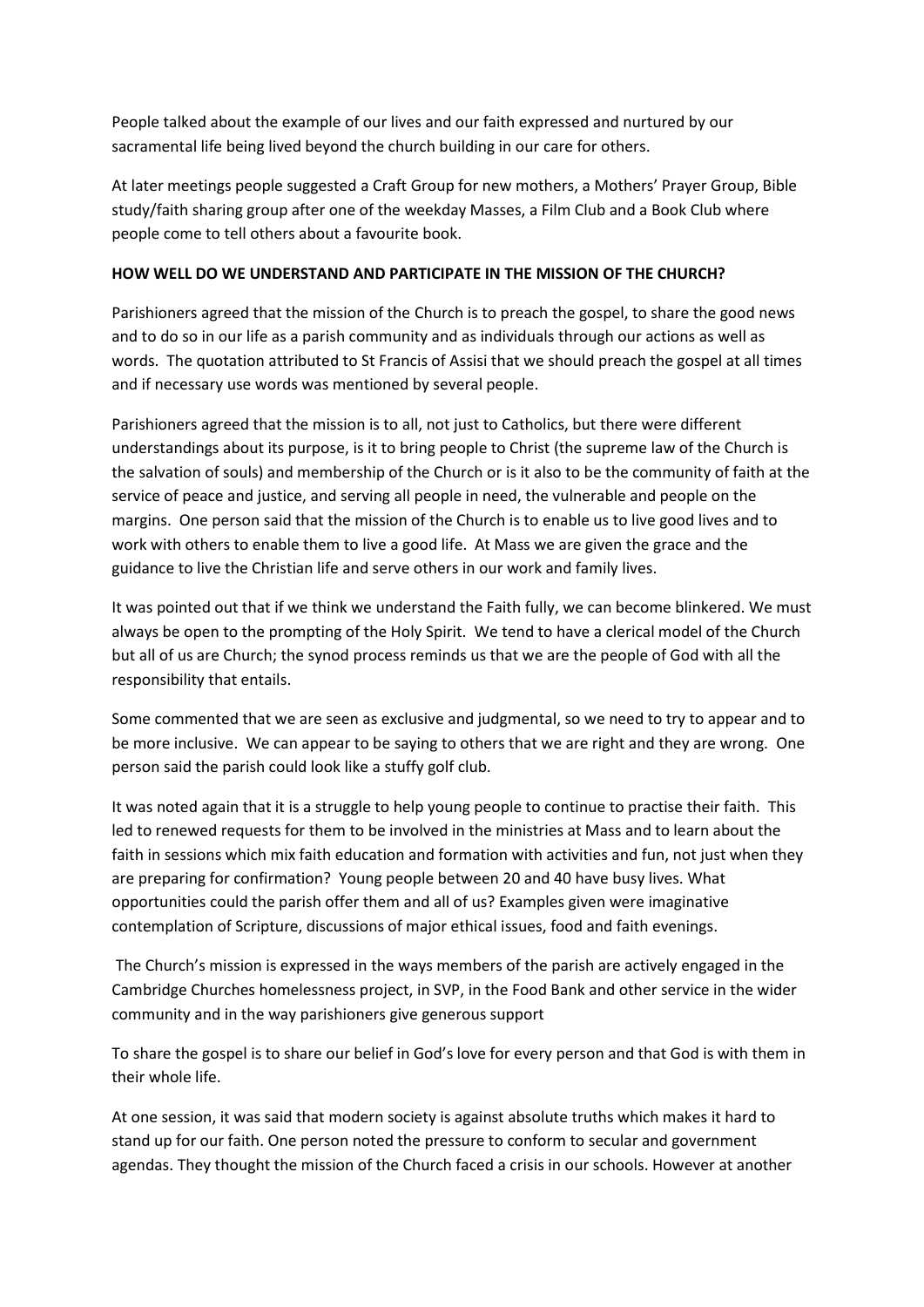meeting, people spoke of how well their children were supported in their faith by our Catholic schools.

Several times, people noted that historical anti Catholic prejudice has made some Catholics reluctant to talk about their faith. Yet we are called to be a city on a hill and told not to hide our light under a bushel. However the scandals have made it much more difficult for the Church to speak with authority and be heard. There is a need to learn to proclaim the gospel with humility.

# **HOW WELL DO WE WORK AS A TEAM IN THE PARISH?**

We need to understand that as the number of priests falls, lay people will have to take more responsibility and priests will need to be trained in the seminary to work collaboratively with their parishioners. Priests may move around more so the parish structure will need to be resilient. Perhaps after the consultation there could be teams to work on different areas such as faith formation, support for families and renewing social activities after COVID.

Parishioners agreed that ours is a parish of many teams and that the teams report through the Parish Meeting and that this pattern works pretty well. We noted that some people do a lot and that there are others who are doing all they can getting to Sunday Mass. Some people may want to get involved so it's important to invite people regularly to join groups or one off activities like doing the garden, while being sensitive to the time pressures for many people. We could improve the information available about the groups with an exhibition about the activities available as was done after Fr Simon arrived.

## **HOW WELL DO WE CONNECT TO THE WIDER WORLD?**

# **HOW GOOD IS OUR RELATIONSHIP WITH OTHER CHRISTIAN TRADITIONS?**

Parishioners tended to discuss the two questions together. There was a feeling we could do better. There is little formal ecumenical activity, although we were hosting Women's World Day of Prayer. Some parishioners have ecumenical links or attend the parish church in their village on occasion. The Weeks of Accompanied Prayer have an ecumenical team. The Good Friday procession was mentioned. Do parishioners know about it?

Ecumenism is about listening to one another and being ready to learn from one another. Institutional progress slowed with the ordination of women in other Christian denominations. The richest ecumenical relationships nowadays come from working together to help people as in the Food Bank, support for the homeless and other projects.

On connecting with the wider world, we noted the diocesan links to Cambodia and to Palestine. The parish engages through CAFOD and locally Food Bank and the Cambridge Churches Homelessness Project but there is a feeling that we are not well connected to the neighbourhood.

We discussed a leaflet drop in the neighbourhood telling people that the Church is open for prayer and they are always welcome to come in to be still or to pray. The Hub in the carpark was mentioned as an important outreach as we came out of the third lockdown. It will be good to offer it again when the weather is warmer though more volunteers will be needed. A Summer fair in the carpark was suggested as another way to make ourselves better known.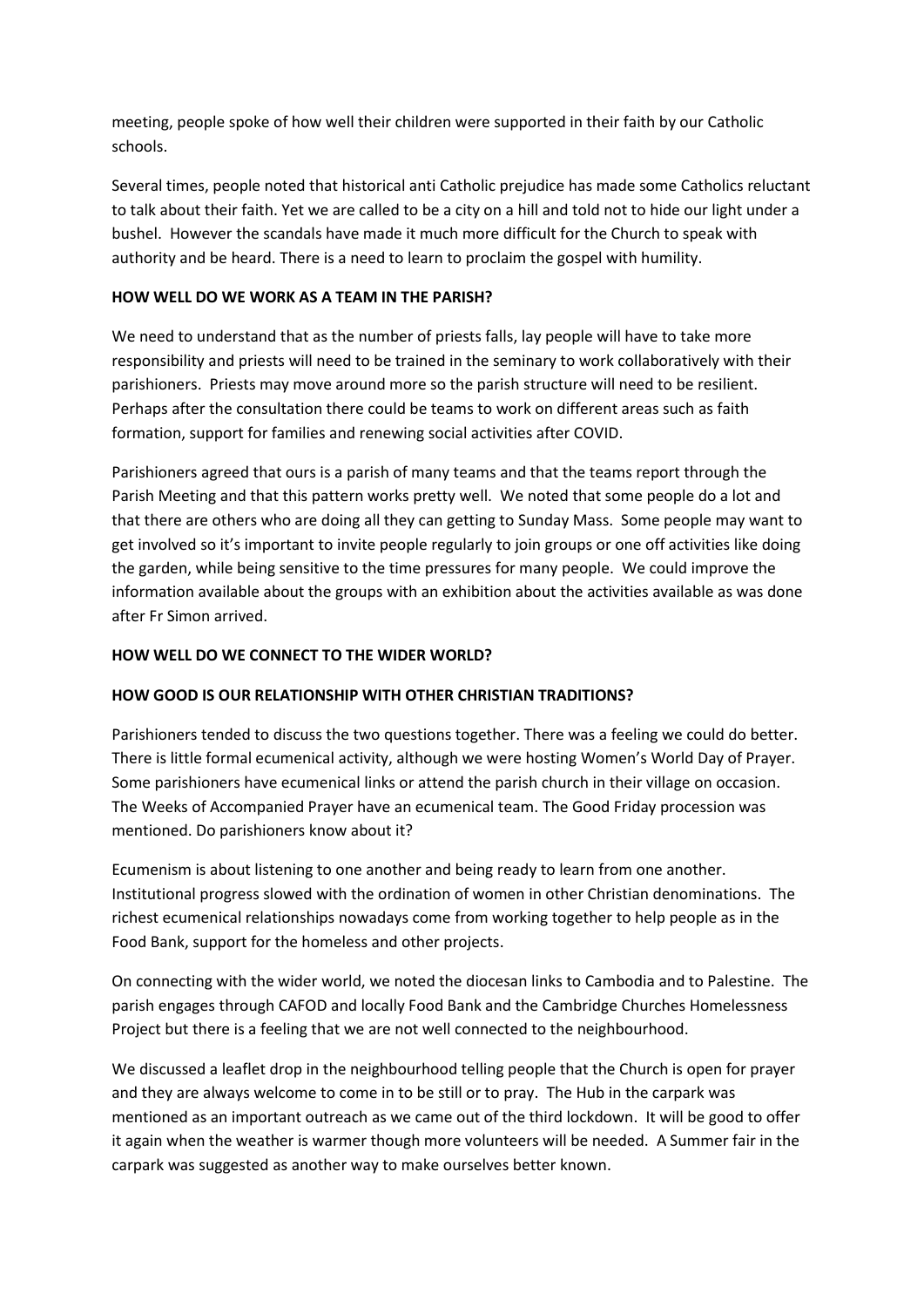It was noted that the first thing people see is the car parking notice; this has to be there so that the car park is available for people coming to Mass, but we do need to think of ways to improve our external messaging, perhaps with a large welcome to St Laurence's notice on the porch.

Many felt that we are too comfortable in ourselves and inward looking – again this could be a legacy from historic anti Catholic prejudice. We need to overcome the fortress Church mentality. We talked about offering times for listening to people who just need to talk – this was done in one diocese during the Year of Mercy.

Many parishioners are involved in charitable and campaigning groups as individuals. Some groups such as letter writing to prisoners of conscience have come to an end as the people involved moved away or became less active.

The SVP noted that they are reaching out to people beyond the parish in the Traveller community and people in need and they are supported by the parish as with the Christmas giving tree and when SVP appeal for particular goods.

Like others SVP noted that there is little contact between the Catholic parishes in Cambridge. Christians from various churches work together in the Cambridge Churches Action Network.

# **HOW OPEN ARE WE TO THE WILL OF GOD AND TO THE GUIDANCE OF THE HOLY SPIRIT?**

The gospel guides us. We open ourselves to the Spirit when we listen to the readings, to the homily and receive Holy Communion and in private prayer. We are all different. Some people dive in to a project and then discern that the Spirit was leading them.

The Spirit works through us and blows where it wills. We sing "We are one in the Spirit" - we are to be open to the Spirit as individuals, as parish and as Church. Vatican 2 and the Catholic Charismatic Renewal have made us more aware and attentive to the Holy Spirit. Is the Church listening to the Spirit speaking through ordinary Christians and in the signs of the times? The spirit is working in all people of good will, so listening to others including those with whom we do not agree is important.

The Examen is helpful to many people. Soul Food, the Gift programme, bible study and prayer groups all help us to respond to the Spirit. We can take distractions to God in our prayer. Taize prayer is helpful for many and can have a profound impact on some young people. We need to ask where the Spirit is leading us in the formation of children.

Some young people are attracted to the Tridentine Rite. Is this because it seems to offer certainty?

Many have a damaging image of God as a stern and demanding figure. We need to escape destructive models so that we are free to follow the Spirit.

What is the Spirit telling the Church about the role and ministry of women?

One group thought that the parish is open but can do better, but questioned whether the hierarchy are listening. Is there openness to people of all faiths, nationalities, the downtrodden those who think they will not be welcome because of their sexuality? How may the Spirit be leading the Church in ministry to LBGTQ+ people? Is the teaching that homosexuality is a disorder the right approach for a Church that teaches the Gospel of love? It is important to be true to the teaching of the Church but